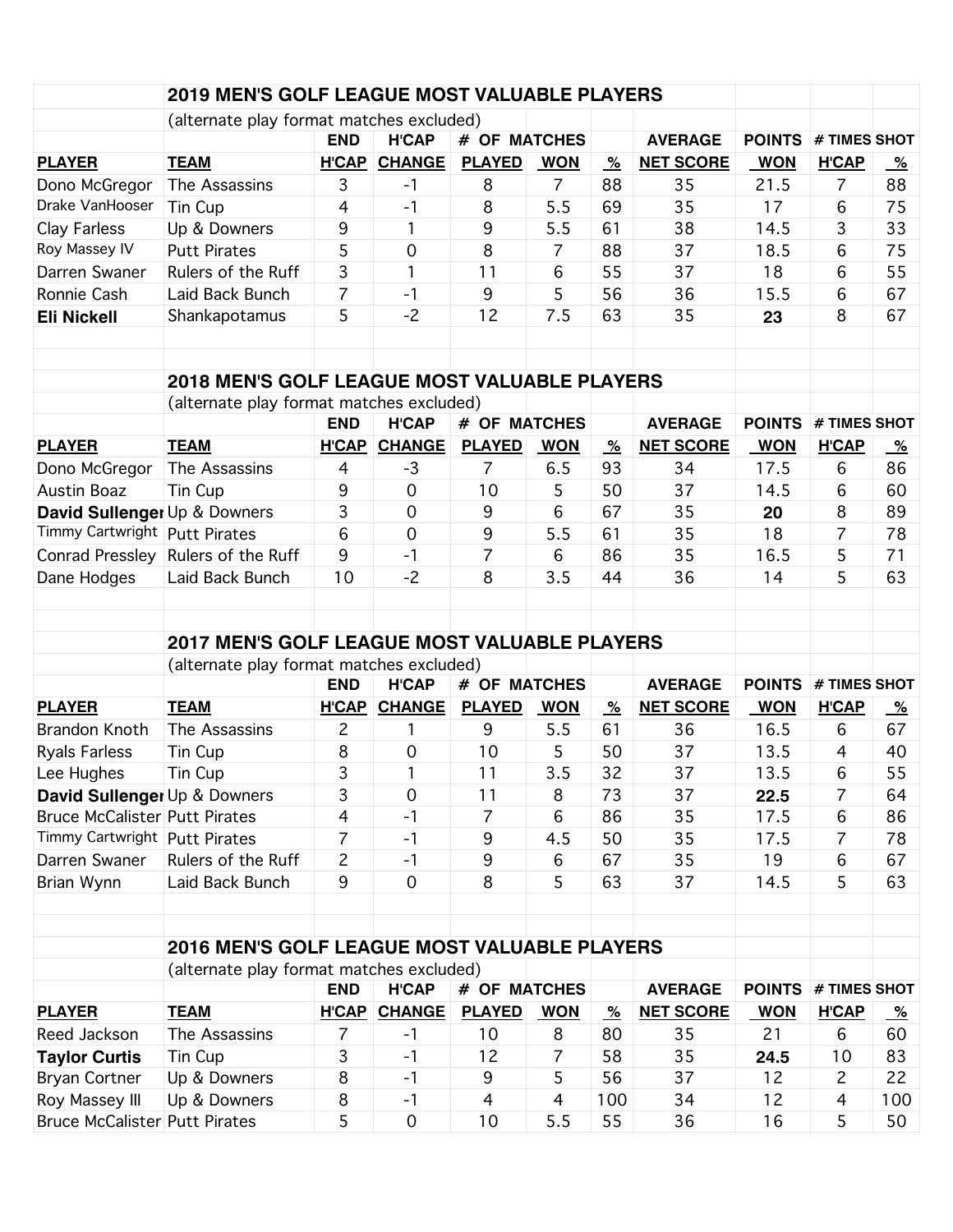| Darren Swaner                        | Rulers of the Ruff                                  | $\mathsf{S}$   | $+1$                | 10             | 4.5            | 45                    | 37               | 13            | 4              | 40            |
|--------------------------------------|-----------------------------------------------------|----------------|---------------------|----------------|----------------|-----------------------|------------------|---------------|----------------|---------------|
|                                      | Norman Jackson Laid Back Bunch                      | 11             | $-2$                | 8              | 5              | 63                    | 35               | 17            | $\overline{7}$ | 88            |
|                                      |                                                     |                |                     |                |                |                       |                  |               |                |               |
|                                      |                                                     |                |                     |                |                |                       |                  |               |                |               |
|                                      | <b>2015 MEN'S GOLF LEAGUE MOST VALUABLE PLAYERS</b> |                |                     |                |                |                       |                  |               |                |               |
|                                      | (alternate play format matches excluded)            |                |                     |                |                |                       |                  |               |                |               |
|                                      |                                                     | <b>END</b>     | <b>H'CAP</b>        | # OF MATCHES   |                |                       | <b>AVERAGE</b>   | <b>POINTS</b> | # TIMES SHOT   |               |
| <b>PLAYER</b>                        | <b>TEAM</b>                                         | <b>H'CAP</b>   | <b>CHANGE</b>       | <b>PLAYED</b>  | <b>WON</b>     | $\frac{9}{6}$         | <b>NET SCORE</b> | <b>WON</b>    | <b>H'CAP</b>   | $\frac{9}{6}$ |
| <b>Reed Jackson</b>                  | The Assassins                                       | 9              | $-2$                | 8              | $\overline{7}$ | 88                    | 35               | 20            | 6              | 75            |
| Michael Ortt                         | Tin Cup                                             | 3              | $-1$                | 7              | 5              | 71                    | 35               | 15.5          | 6              | 86            |
| Nathan Faughn                        | Up & Downers                                        | $\overline{7}$ | $\overline{0}$      | 8              | 2.5            | 31                    | 36               | 11.5          | 6              | 75            |
| Roy Massey Jr                        | <b>Putt Pirates</b>                                 | 4              | $-1$                | 9              | 6.5            | 72                    | 34               | 18.5          | 6              | 67            |
| Darren Swaner                        | Rulers of the Ruff                                  | 2              | $-1$                | 8              | 4              | 50                    | 35               | 13            | 5              | 63            |
| <b>Eddie Tosh</b>                    | Laid Back Bunch                                     | 5              | $\overline{0}$      | 8              | 5              | 63                    | 36               | 15.5          | 5              | 63            |
|                                      |                                                     |                |                     |                |                |                       |                  |               |                |               |
|                                      |                                                     |                |                     |                |                |                       |                  |               |                |               |
|                                      | <b>2014 MEN'S GOLF LEAGUE MOST VALUABLE PLAYERS</b> |                |                     |                |                |                       |                  |               |                |               |
|                                      | (alternate play format matches excluded)            |                |                     |                |                |                       |                  |               |                |               |
|                                      |                                                     | <b>END</b>     | <b>H'CAP</b>        | # OF MATCHES   |                |                       | <b>AVERAGE</b>   | <b>POINTS</b> | # TIMES SHOT   |               |
| <b>PLAYER</b>                        | <b>TEAM</b>                                         |                | H'CAP CHANGE        | <b>PLAYED</b>  | <b>WON</b>     | $\frac{9}{6}$         | <b>NET SCORE</b> | <b>WON</b>    | <b>H'CAP</b>   | $\frac{9}{6}$ |
| <b>Fred Foltz</b>                    | The Assassins                                       | 4              | $-2$                | 5              | 3.5            | 70                    | 34               | 12            | 5              | 100           |
| Michael Ortt                         | Tin Cup                                             | 4              | $-1$                | 5              | 3              | 60                    | 36               | 10            | 4              | 80            |
| Johnson Dorrol Up & Downers          |                                                     | 3              | $-2$                | 6              | 5              | 83                    | 33               | 14.5          | 5              | 83            |
| Timmy Cartwright Shot Callers        |                                                     | $\overline{7}$ | $\mathbf 0$         | 5              | 4              | 80                    | 37               | 12            | 4              | 80            |
| <b>Darren Swaner</b>                 | Rulers of the Ruff                                  | 4              | $-2$                | 6              | 5              | 83                    | 34               | 14.5          | 5              | 83            |
|                                      | Steve Kukahiko Laid Back Bunch                      | 4              | $\mathbf 0$         | 3              | 3              | 100                   | 36               | 8.5           | 3              | 100           |
|                                      |                                                     |                |                     |                |                |                       |                  |               |                |               |
|                                      |                                                     |                |                     |                |                |                       |                  |               |                |               |
|                                      | <b>2013 MEN'S GOLF LEAGUE MOST VALUABLE PLAYERS</b> |                |                     |                |                |                       |                  |               |                |               |
|                                      | (alternate play format matches excluded)            |                |                     |                |                |                       |                  |               |                |               |
|                                      |                                                     | <b>END</b>     | <b>H'CAP</b>        | # OF MATCHES   |                |                       | <b>AVERAGE</b>   | <b>POINTS</b> | # TIMES SHOT   |               |
| <b>PLAYER</b>                        | <b>TEAM</b>                                         |                | <b>H'CAP CHANGE</b> | <b>PLAYED</b>  | <b>WON</b>     | $\%$                  | <b>NET SCORE</b> | <b>WON</b>    | <b>H'CAP</b>   | $\%$          |
| Dave Spradlin                        | The Assassins                                       | 2              | $\mathbf 0$         | 4              | 3              | 75                    | 36               | 9.5           | 3              | 75            |
| Donnie Nix                           | The Assassins                                       | 6              | $-1$                | 5              | 3              | 60                    | 35               | 9.5           | 3              | 60            |
| <b>Austin Boaz</b>                   | Roy"Tin Cup"McAvoys                                 | 9              | $-5$                | $\overline{4}$ | 4              | 100                   | 33               | 12            | 4              | 100           |
| Johnson Dorroh                       | Up & Downers                                        | 5              | $\mathbf 0$         | $\overline{4}$ | 4              | 100                   | 36               | 9.5           | 2              | 50            |
| <b>Bruce McCalister Shot Callers</b> |                                                     | 5              | $\mathbf 0$         | 7              | 4              | 57                    | 37               | 11.5          | 3              | 43            |
| Darren Swaner                        | Rulers of the Ruff                                  | $\overline{7}$ | $-2$                | 6              | 3              | 50                    | 35               | 10            | $\overline{4}$ | 67            |
| Ronnie Cash                          | Laid Back Bunch                                     | 5              | $\mathbf 0$         | 5              | 2.5            | 50                    | 38               | 7.5           | $\overline{c}$ | 40            |
| Dustin Cash                          | Laid Back Bunch                                     | $\overline{c}$ | $\mathsf{O}\xspace$ | 5              | 3.5            | 70                    | 37               | 7.5           | 1              | 20            |
|                                      |                                                     |                |                     |                |                |                       |                  |               |                |               |
|                                      |                                                     |                |                     |                |                |                       |                  |               |                |               |
|                                      | <b>2012 MEN'S GOLF LEAGUE MOST VALUABLE PLAYERS</b> |                |                     |                |                |                       |                  |               |                |               |
|                                      | (alternate play format matches excluded)            |                |                     |                |                |                       |                  |               |                |               |
|                                      |                                                     | <b>END</b>     | <b>H'CAP</b>        | # OF MATCHES   |                |                       | <b>AVERAGE</b>   | <b>POINTS</b> | # TIMES SHOT   |               |
| <b>PLAYER</b>                        | <b>TEAM</b>                                         |                | <b>H'CAP CHANGE</b> | <b>PLAYED</b>  | <b>WON</b>     | $\frac{\%}{\sqrt{2}}$ | <b>NET SCORE</b> | <b>WON</b>    | <b>H'CAP</b>   | <u>%</u>      |
| <b>Fred Foltz</b>                    | The Assassins                                       | $\overline{c}$ | $-1$                | $\overline{7}$ | 5              | 71                    | 36               | 12.5          | 3              | 43            |
| <b>Craig Wyatt</b>                   | Roy"Tin Cup"McAvoys                                 | 6              | $-4$                | $\overline{7}$ | 5.5            | 79                    | 35               | 17            | 6              | 86            |